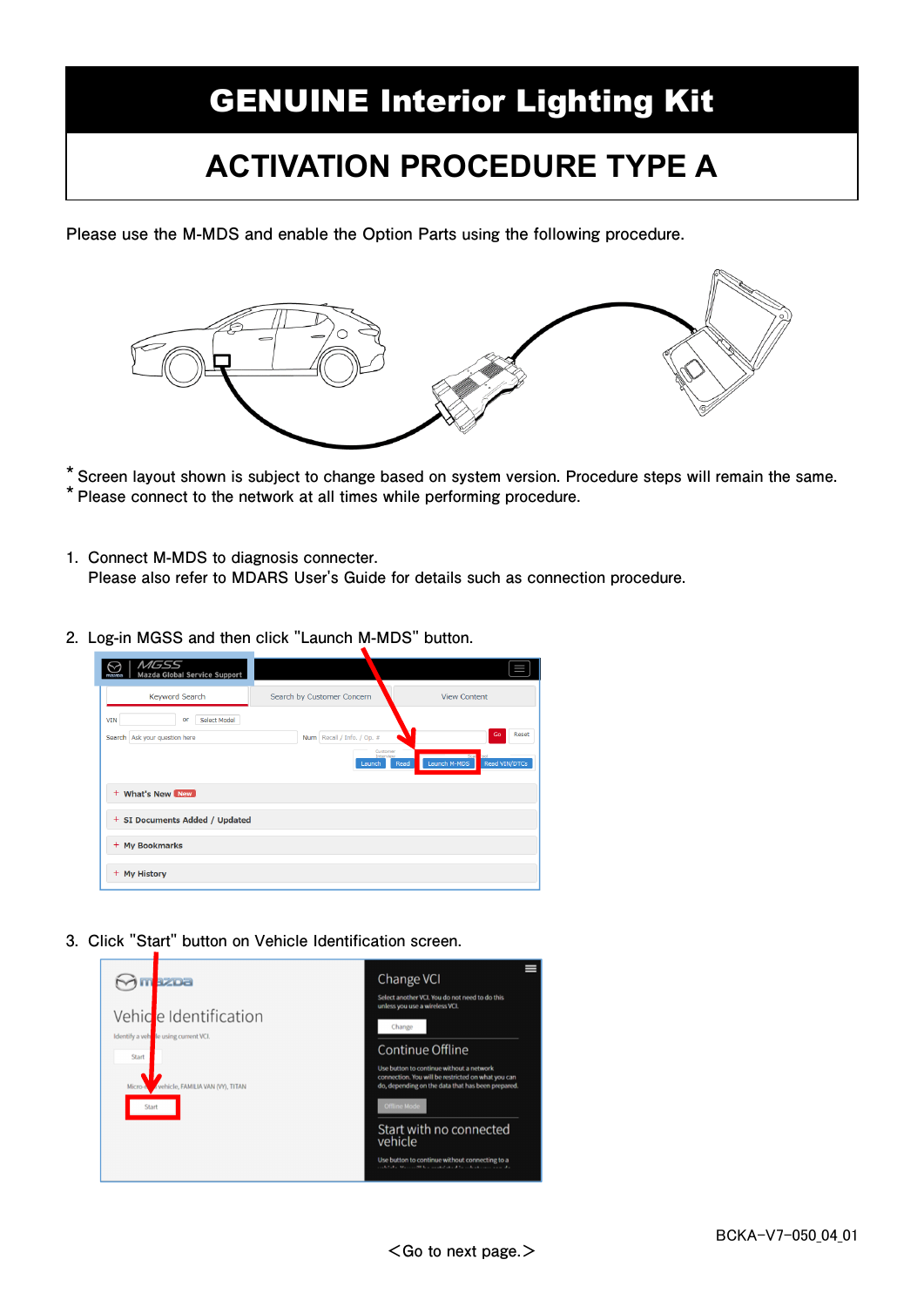**4. Automatic identification is started. If the vehicle is a non-MDARS compliant model, IDS will start up. Please refer to the MDARS User's Guide for details such as when a vehicle cannot be identified.** 



**5.** Select "Toolbox" tab and Click on  $\ddot{\mathbf{r}}$  to expand the item "Accessory".

| Mmazoa<br><b>Quick Check</b> | $\times$ Toolbox                       |            |     |                                                                   |             |             | $\Theta = -1$ $\Theta$ we $= -1$ $\delta$ $\Box$ $\Box$ $\Box$ $\Box$ $\Box$ |
|------------------------------|----------------------------------------|------------|-----|-------------------------------------------------------------------|-------------|-------------|------------------------------------------------------------------------------|
| Ŧ<br>ዹ.                      |                                        |            |     |                                                                   |             |             | €<br>$\ c\ $                                                                 |
| DLC  <br>Т                   |                                        |            |     |                                                                   |             |             |                                                                              |
|                              |                                        | <b>BCM</b> |     |                                                                   |             | <b>VCM</b>  |                                                                              |
| ADO                          | <b>ALH/MES/NLV</b>                     | $\alpha$   | CMU | DASH_ESU                                                          | <b>DMC</b>  | ${\rm FR}$  | <b>FSC</b>                                                                   |
| <b>DOOR ESU D</b>            | DOOR ESU P                             | <b>DSC</b> | EPS | ESU                                                               | FSRL        | <b>FSRR</b> | <b>FWJ</b>                                                                   |
| K.                           | LCML                                   | LCMR       | LFU | PCM                                                               | <b>RSRL</b> | <b>RSRR</b> | <b>VMC</b>                                                                   |
| <b>SV2</b>                   | TCM                                    |            |     |                                                                   |             |             |                                                                              |
| No DTCs                      | Communication Error                    |            |     | No Communication or Not Equipped   DTC(s) exist DTC Not Supported |             |             |                                                                              |
|                              |                                        |            |     |                                                                   |             |             |                                                                              |
|                              |                                        |            |     |                                                                   |             |             |                                                                              |
| Mmazoa<br><b>Quick Check</b> | $\chi$ Toolbox                         |            |     |                                                                   |             |             | $\Theta$ = $\Theta$ we = $\beta$ $\Theta$ $\blacksquare$                     |
| <b>v</b><br>ã<br>ń.          |                                        |            |     |                                                                   |             |             | ¥<br>$\hat{\mathbf{z}}$                                                      |
| W                            | Datalogger                             |            |     |                                                                   | Not Run     |             | Run                                                                          |
| ٠                            | Confirmation test for system operation |            |     |                                                                   |             |             |                                                                              |
| Ŧ                            | On-demand self-test                    |            |     |                                                                   |             |             |                                                                              |
| ÷<br>2                       | Operational records<br>Vehicle History |            |     |                                                                   | Not Run     |             | Run                                                                          |
|                              |                                        |            |     |                                                                   |             |             |                                                                              |
|                              |                                        |            |     |                                                                   |             |             |                                                                              |
|                              |                                        |            |     |                                                                   |             |             |                                                                              |
|                              |                                        |            |     |                                                                   |             |             |                                                                              |
|                              |                                        |            |     |                                                                   |             |             |                                                                              |
|                              |                                        |            |     |                                                                   |             |             |                                                                              |

**6. Click "Ambient Lighting" side button.** 

| $\Theta$ mazpa               |                                             | $\Theta$ = |                             | GB)<br>Ambient Lighting           | Omkringgivende lys<br>N    |
|------------------------------|---------------------------------------------|------------|-----------------------------|-----------------------------------|----------------------------|
| <b>Quick Check</b><br>嵩<br>೪ | $\mathbb{R}$ Toolbox<br><b>The</b>          |            | $\frac{1}{2}$ $\frac{1}{2}$ | Umgebungsbeleuchtung<br>D         | S<br>Bakgrundsbelysning    |
|                              | <b>Burglar Alarm</b>                        | Not Run    | Run                         | Ε                                 | SF.                        |
|                              | <b>Intrusion Sensor</b>                     | Not Run    | Run                         | Iluminación ambiental             | Valaistus                  |
|                              | <b>Ambient Lighting</b>                     | Not Run    | Run                         | F                                 | CZ                         |
|                              | Welcome Lamp                                | Not Run    | Run                         | Eclairage ambiant                 | Osvětlení interiéru        |
| ۶                            | Power Supply_IG                             | Not Run    | Run                         | Illuminazione esterna             | Környezet-megvilágítás     |
| ء                            | Power Supply_TNS                            | Not Run    | Run                         |                                   | H                          |
| ىد                           | LED HL_Position                             | Not Run    | Run                         | Iluminação ambiente               | PL                         |
| ۶                            | LED HL_DRL                                  | Not Run    | Run                         | P                                 | Oświetlenie otoczenia      |
| ىۋ                           | Registration for Remote Engine Starter(RES) | Not Run    | Run                         | <b>NL</b><br>Omgevingsverlichting | GR) Φωτισμός περιβάλλοντος |
|                              |                                             |            |                             | Omgivende belysning<br><b>DK</b>  | (RUS)<br>Фоновое освещение |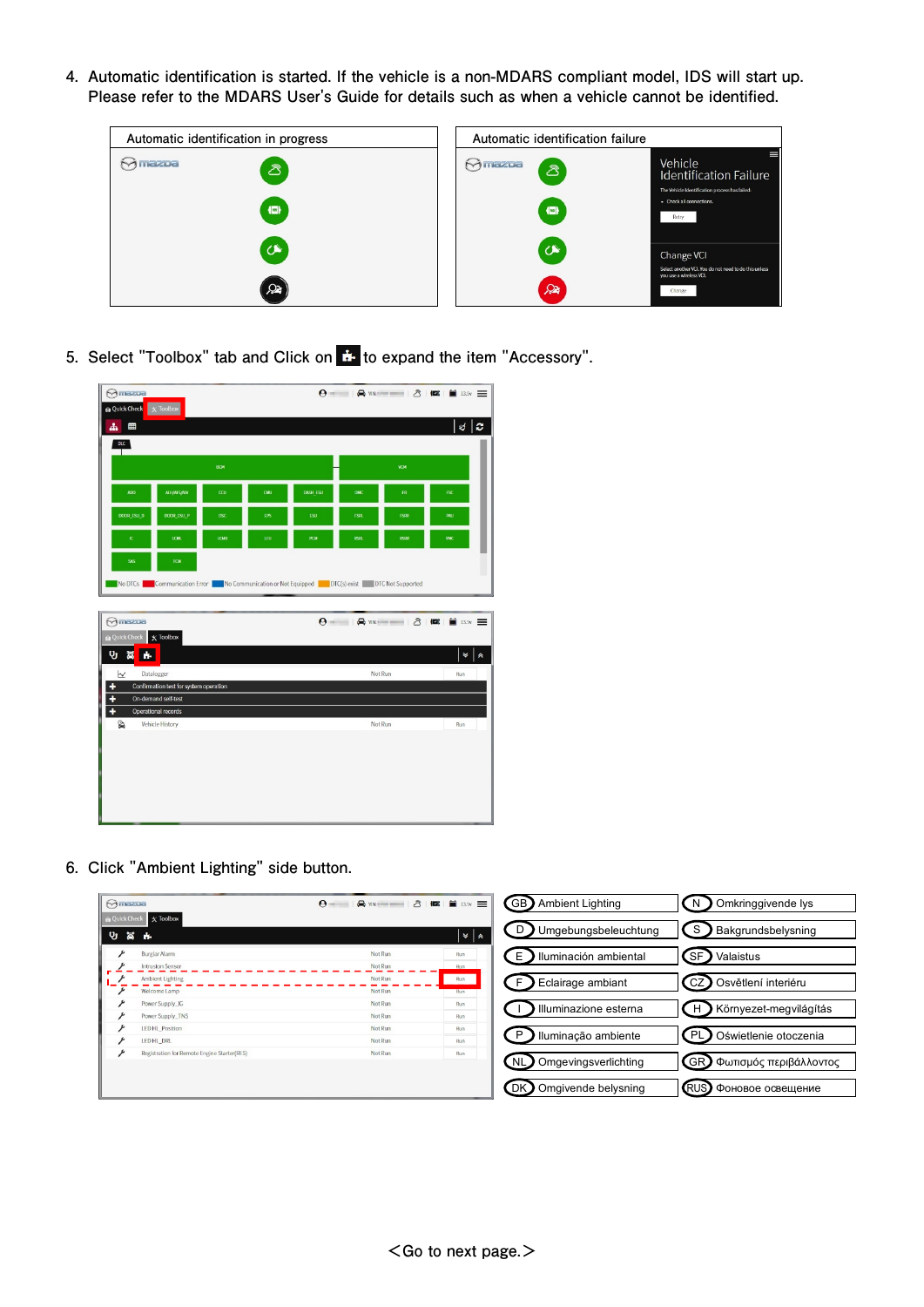**7. Follow the message displayed on the screen and proceed with activation and click "Next".** 



**8. Select "ACTIVATION" and click "Next".** 

| Minazoa                                                                         | $\boldsymbol{\Theta}$ |
|---------------------------------------------------------------------------------|-----------------------|
| <b>Quick Check</b><br>$X$ Toolbox<br>$\n  f$ Ambient Lig- $\cdot$ $\times$<br>ı |                       |
| <b>Ambient Lighting</b>                                                         |                       |
| After selecting, click Next to continue.<br>Activate<br>Deactivate              |                       |
|                                                                                 | Next                  |

**9. Check the vehicle ignition status is on, and click "Next" button. (Do not engine run)** 



**10. The screen below will appear. Please wait until the execution is completed.**